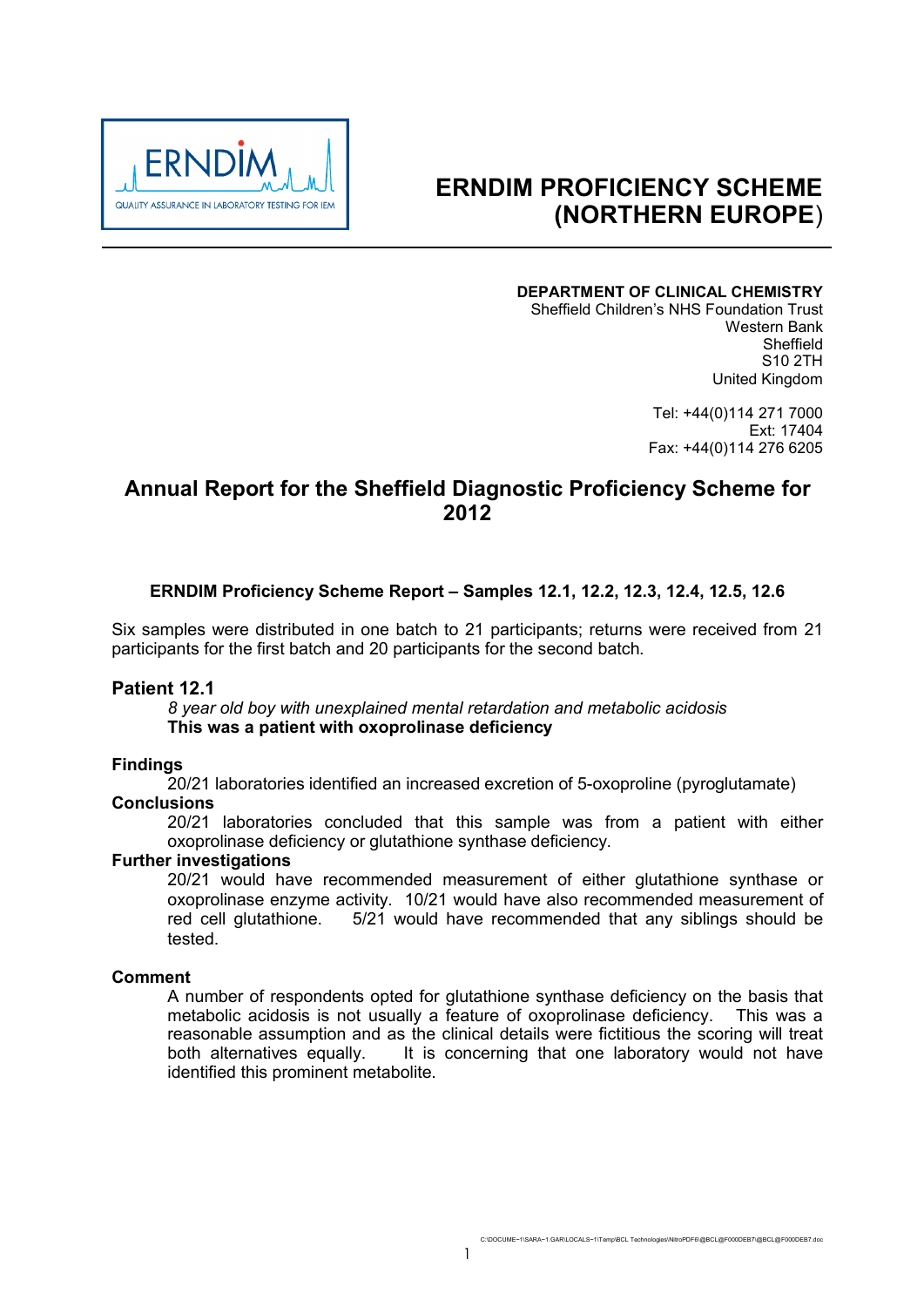## *Patient 12.2*

## *17 year old girl, epilepsy and moderate psychomotor retardation* **This sample was obtained from a patient with adenylsuccinate lyase deficiency**

## **Findings**

6/21 laboratories identified an increased excretion of succinyl adenosine and/or SAICAraboside. One laboratory reported an increased excretion of dermatan and chondroitin sulphate.

## **Conclusions**

6/21 participants concluded that adenylsuccinate lyase deficiency was the most likely diagnosis. The laboratory who identified and increased excretion of dermatan sulphate concluded that the most likely diagnosis was MPS3.

## **Further investigations**

3/15 participants would did not identify succinyl adenosine or SAICAR would have recommended purine/pyrimidine analysis based on the clinical description.

## **Comment**

It is a concern that despite suggestive clinical details only nine laboratories would have either identified succinyladenosine lyase deficiency or advised investigations that would have led to its discovery. It is interesting that only 7/16 UK labs in the scheme returning results would have either identified the disorder or recommended investigations that would have revealed it.

## *Sample 12.3*

*6 year old male, recurrent unexplained ataxia* **This sample was from a patient with intermittent maple syrup urine disease**

## **Findings**

19/21 laboratories reported 2-hydroxyisovalerate, 2-hydoxy-3-methylvalerate or 2 hydoxy-isocaproate in some combination. 15/21 laboratories reported an increased excretion of one or more branched chain amino acids. The mean leucine excretion among those who reported it was 25 umol/L (n=14). Interestingly, one laboratory reporting a clear increase in the excretion of BCAA's reported no abnormality of organic acid analysis.

## **Conclusions**

19/21 laboratories concluded that the most likely diagnosis was MSUD or E3 deficiency

## **Further investigations**

19/21 laboratories would have recommended plasma aminoacid analysis, many mentioning the need to identify allo-isoleucine. 5/21 would have recommended that any siblings should be tested.

## **Comment**

Most labs identified the key metabolites in this sample although one laboratory failed to identify them reporting an increased citrulline excretion and concluding citrin deficiency, one laboratory reported 2-hydroxyisovalerate but concluded that PDH deficiency was the most likely cause.

## *Sample 12.4*

*4 year old with cyclical vomiting and ataxia* **This sample was obtained from a patient with argininosuccinic aciduria**

#### **Findings**

17/20 participants reported an increased excretion of argininosuccinate and/or its anhydrides and 10/20 also noted an increased excretion of urinary orotate. Three laboratories failed to identify an increased excretion of ASA, one reporting normal aminoacid excretion, another reporting an increased excretion of homocystine and the third did not undertake the analysis.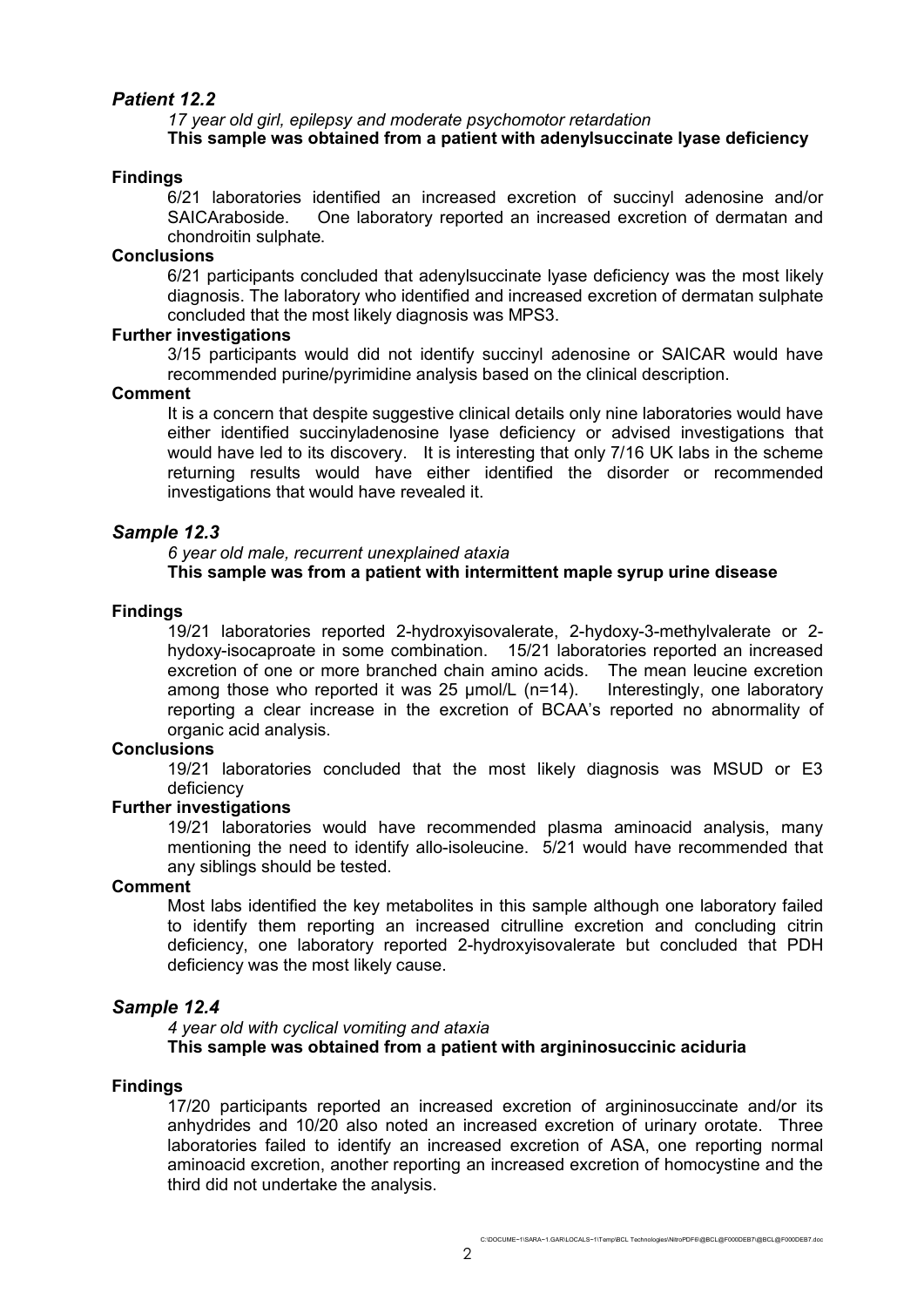Notably a number of participants (11/20) also reported an increase in malonate excretion in this patient.

#### **Conclusions**

17/20 participants concluded that the most likely or possible diagnosis was argininosuccinate lyase deficiency. Two participants felt that malonyl CoA decaboxylase deficiency was the most likely diagnosis, 7/20 raised this as a possibility and three of these commented on the possibility of dual pathology..

#### **Further investigations**

15/20 participants would have recommended plasma aminoacid analysis, 14/20 would have advised blood ammonia. 6/20 would have recommended that any siblings were tested.

#### **Comment**

This was a very tricky sample and the increased malonate excretion which is a real finding is difficult to explain.

#### *Sample 12.5*

*31 year old male, rhabdomyolysis following exercise*

**This sample was from a patient with mild multiple acyl CoA dehydrogenase deficiency**

#### **Findings**

20/20 participants identified an increased excretion of acylglycines in various combinations, 6/20 also reported a dicarboxylic aciduria. 9/20 also noted the excretion isobutyryl glycine or isovaleryl glycine.

#### **Conclusions**

Based at least in part on the clinical description, 7/20 participants concluded that the most likely diagnosis was multiple acyl CoA dehydrogenase deficiency and a further 5/20 considered that this was a possible diagnosis. Despite the very unusual presentation and uncharacteristic ratio of adipate:suberate, 7/20 participants concluded that MCAD deficiency was the most likely diagnosis without raising the possibility of multiple acyl CoA dehydrogenase deficiency.

#### **Further investigations**

17/20 participants would have recommended an assessment of the acyl carnitine profile. and 6/20 laboratories would have advised that any siblings should be tested.

#### **Comment**

It is somewhat concerning that despite suggestive clinical features and some biochemical indication of disease only 12/20 participating laboratories would have raised the possibility of the potentially treatable disorder, multiple acyl CoA dehydrogenase deficiency. It may be that we have become somewhat stuck in the MCAD groove.

## *Sample 12.6*

*9 year old girl, pre-adoption medical* **This sample was obtained from a normal child**

#### **Findings**

20/20 participants reported essentially normal findings in this patient.

## **Conclusions**

20/20 considered that no metabolic disorder could be identified.

#### **Further investigations**

19/20 laboratories would not have advised any additional investigations in the context of the clinical information provided and the lack of any significant findings...

## **Comment**

It is reassuring that all labs would have reported this sample as normal and only one would have embarked upon additional investigations.